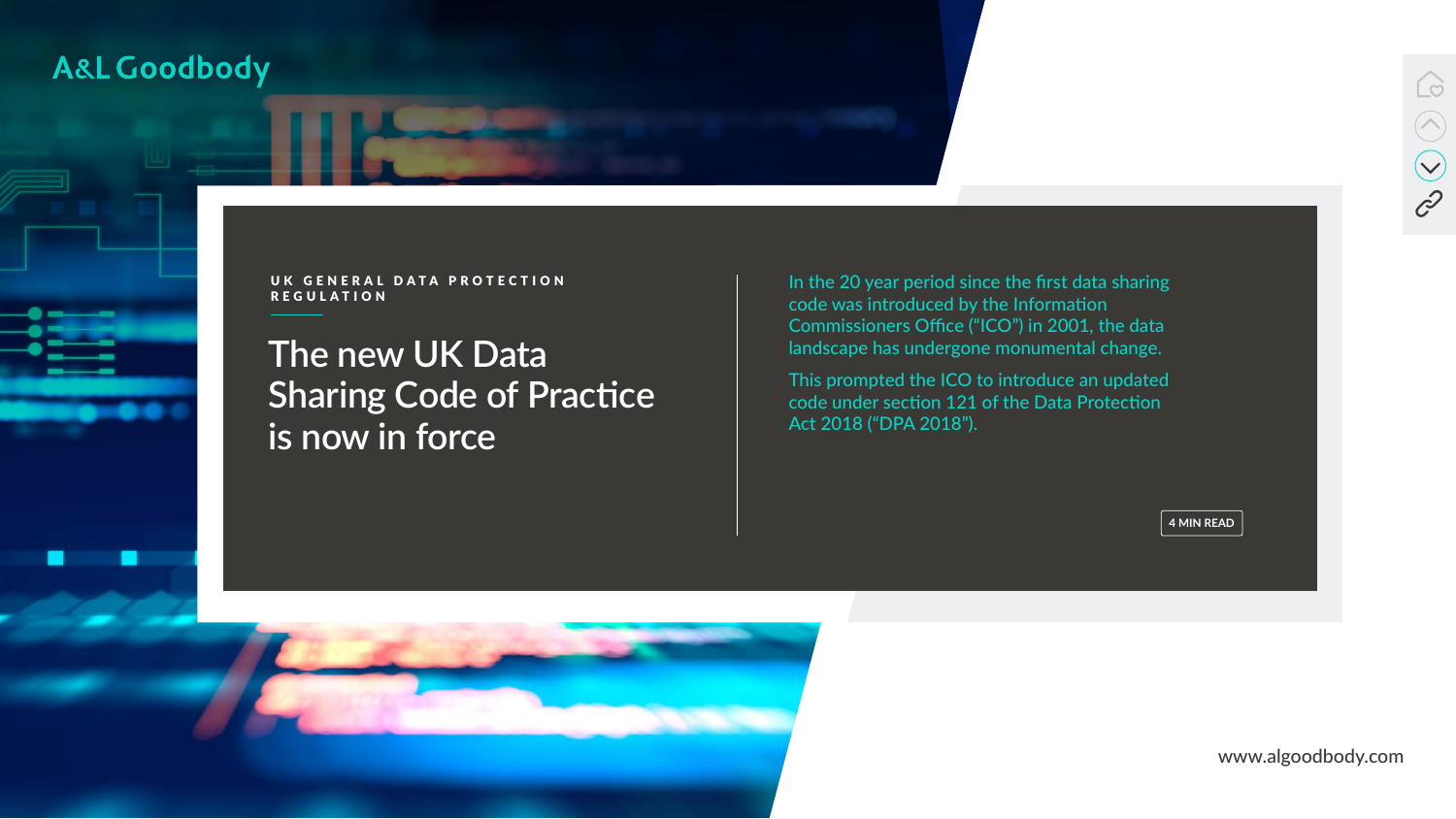The code came into force on 5 October 2021 and contains practical guidance on how to share data fairly and lawfully. As the ICO can take the code into account when considering whether an organisation has complied with its data protection obligations and it can also be used in evidence in court proceedings it is important that any organisation involved in data sharing considers the code before embarking on data sharing.



# **Key topics covered in the code**

### Data Sharing covered by the code

The code only covers the sharing of personal data between controllers, whether that be separate or joint controllers, however it does not cover data sharing between a controller and processor.

#### *Deciding to Share*

The code recommends that a Data Protection Impact Assessment (DPIA) is carried out before any decision to share data is made, even when there may be no legal requirement to do so, as that will enable an organisation to assess risks and determine whether there is a need to introduce safeguards.

### *Data Sharing Agreements*

A data sharing agreement is only mandatory for joint controllers however the code highlights that it is good practice to have an agreement in place and states that the

ICO will take the existence of any relevant data sharing agreement into account when assessing any complaint they receive about data sharing.

#### *Data Protection Principles*

When sharing data, the data protection principles must be followed and a data sharing agreement will provide a framework to do this.

#### *Accountability*

The code stresses that the importance of accountability "cannot be overstated" and that to be effective, the message of accountability in the culture and business of an organisation must be embedded from board level through to all your employees and contractors. Where proportionate, an organisation must put in place a data protection policy which adopts a "data protection by design and default" approach. If you have a data protection officer, they should be closely involved from the outset in any plans to enter into a data sharing arrangement.



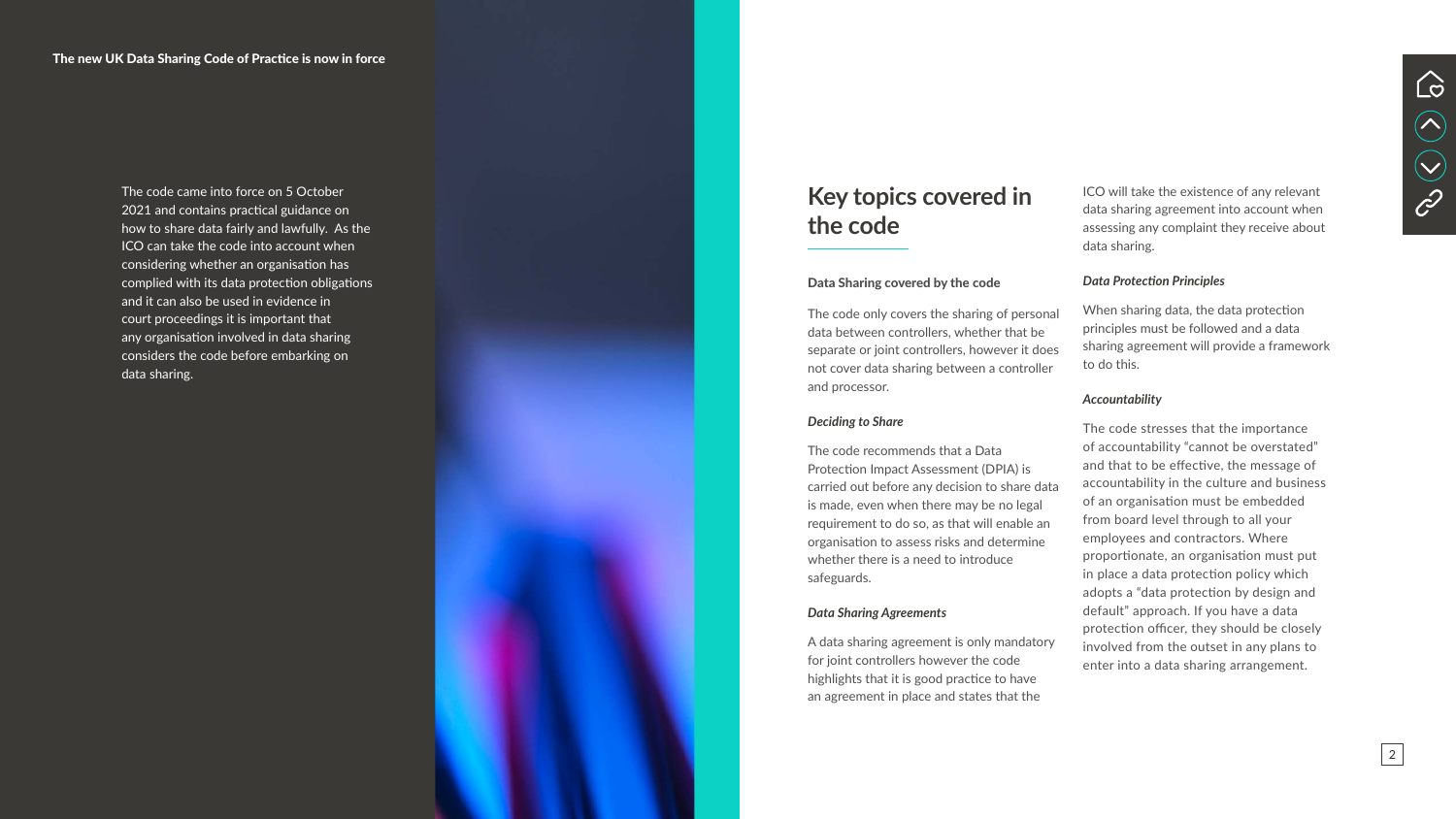### *Fairness and transparency in data sharing*

Fairness and transparency are fundamental to an organisation's approach to sharing data and as part of that consideration organisations should also bear in mind ethical factors when deciding whether to share personal data by asking whether it is right to share it.

# *Lawful basis for sharing*

Organisations must be able to show that they considered and identified a lawful basis before sharing any data to enable it to satisfy the accountability principle in the UK GDPR and the DPA 2018.

### *Security*

Having appropriate organisational and technical measures in place will be key, not only in relation to an organisation's own processes but also in relation to the recipient organisation. Although a recipient organisation will be responsible for the security of data received, the code states that the sharing organisation should take

steps to ensure that security measures have been put in place by the recipient organisation. Suggested steps include ensuring that an agreed set of security standards are incorporated into the data sharing agreement; and resolving any difficulties before personal data is shared where each organisation has different security standards. The code suggests that using a DPIA for any data sharing operation can be an effective means of considering the issues.

## *The Rights of Data Subjects*

In a data sharing arrangement, organisations must have policies and procedures that allow data subjects to exercise their individual rights easily. Where several organisations are sharing data, it can be difficult for individuals to decide which organisation they should contact. The code provides that the privacy information provided to them at the time you collect their data should make that clear.





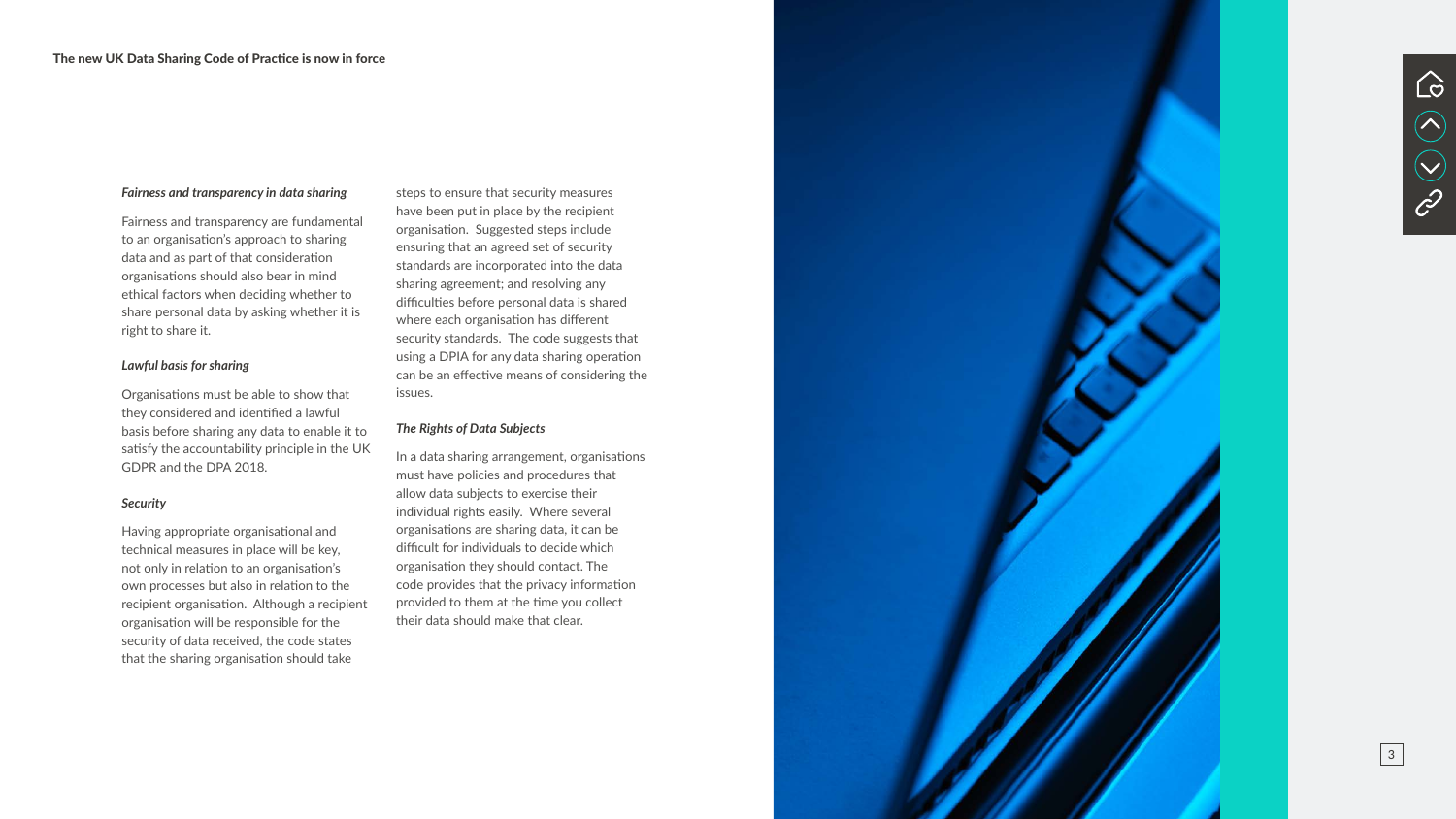It is also good practice to provide a single point of contact for individuals, which allows them to exercise their rights over the data that has been shared without making multiple requests to several organisations, bearing in mind that they are permitted to choose to exercise their rights against any controller they wish.

## *Due Diligence*

If a merger or acquisition or other change in organisational structure means transferring data to a different or additional controller, then data sharing should be considered as part of the due diligence carried out which includes establishing the purposes for which the data was originally obtained, the lawful basis for sharing it, and whether these have changed following the merger or acquisition.

### *Sharing personal data in databases and lists*

The code outlines that it is the responsibility of the recipient to satisfy itself about the integrity of the data supplied, make appropriate enquiries and checks and respond to any complaints about it.

## *Children's data*

As you would expect, the code provides that extra care should be taken when sharing children's data and it should only be shared where there is a compelling reason to do. The best interests of the child should be a primary consideration with the result that a DPIA should be used to assess and mitigate risks to the rights and freedoms of children, and due diligence checks should be carried out on the recipient organisation.

# *Data Sharing in an urgent situation or in an emergency*

Helpfully, the code confirms that in an emergency organisations should go ahead and share data as is necessary and proportionate. The code confirms that in these situations it might be more harmful not to share data than to share it.

a.use z = False<br>on == "MIRROR\_Y"  $d.\text{Use } x = \text{False}$ <br>d.use  $v = \text{False}$  $d.\text{use } y = \text{True}$ <br>d.use\_z = False  $\begin{array}{rcl}\n\hline\n\text{on} & = & \text{MIRROR} & \text{Z}^*\text{ }\n\end{array}$  $d.\text{use } x = \text{False}$ <br> $d.\text{use } y = \text{False}$  $d$ .use\_z = True n at the end -add  $ect=1$  $elect=1$ cene.objects.active  $ed" + str(modifier)$  $b. select = 0$ ntext.selected\_ob ects[one.name].se ease select exactly ATOR CLASSES perator):<br>ror to the selected<br>irror\_mirror\_x"  $\begin{cases}\n\text{:} \\
\text{tive\_object} \\
\text{if } \\
\text{tive}\n\end{cases}$